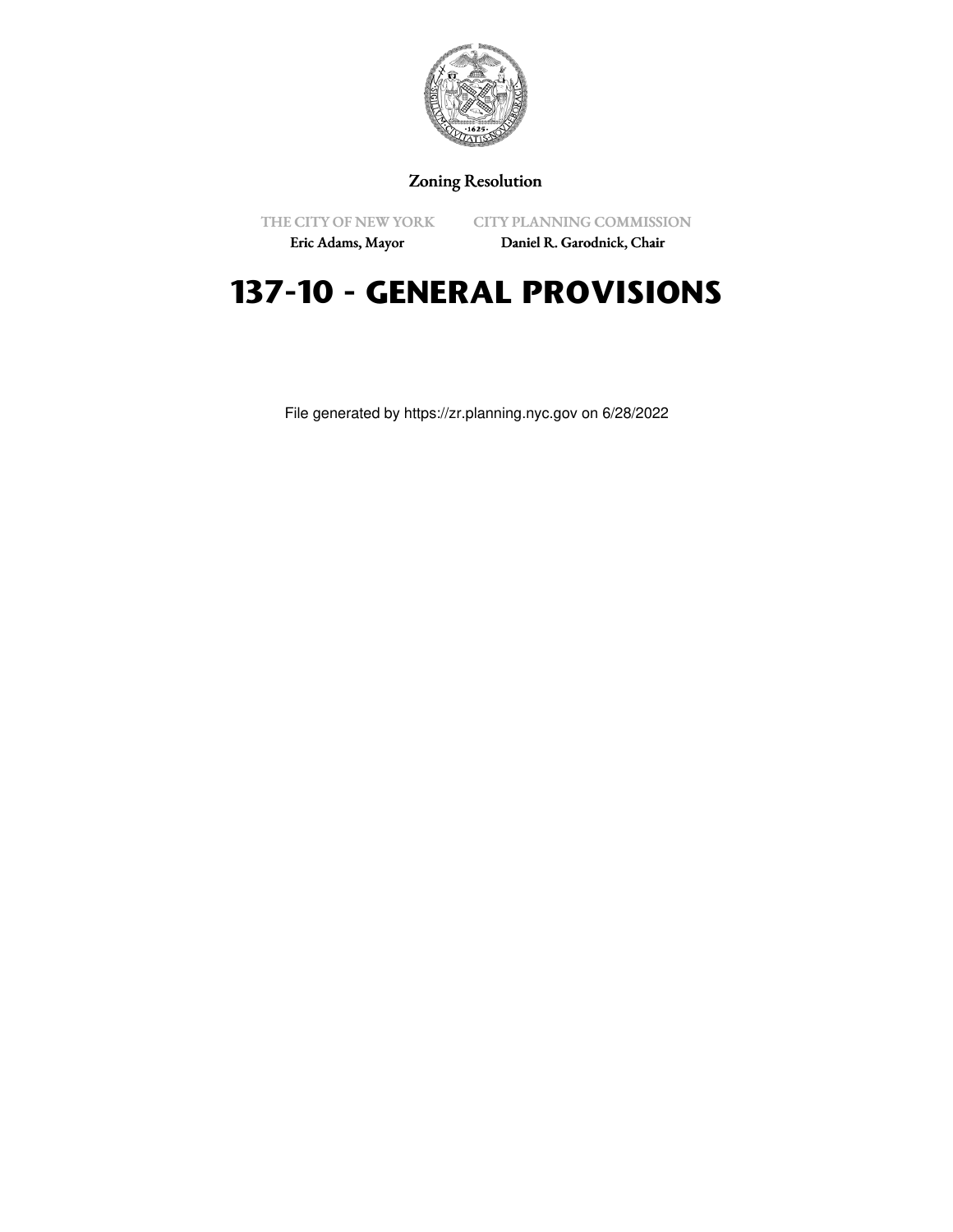#### **137-10 - GENERAL PROVISIONS**

LAST AMENDED 10/7/2021

The provisions of this Chapter shall apply in the #Special Coastal Risk District#. The regulations of all other Chapters of this Resolution are applicable, except as superseded, supplemented or modified by the provisions of this Chapter. In the event of a conflict between the provisions of this Chapter and other regulations of this Resolution, the provisions of this Chapter shall control.

For #transit-adjacent sites#, as defined in Section 66-11 (Definitions), in the event of a conflict between the provisions of this Chapter and the provisions of Article VI, Chapter 6 (Special Regulations Applying Around Mass Transit Stations), the provisions of Article VI, Chapter 6 shall control.

In #flood zones#, in the event of a conflict between the provisions of this Chapter and the provisions of Article VI, Chapter 4 (Special Regulations Applying in Flood Zones), the provisions of Article VI, Chapter 4 shall control, except as specifically modified in this Chapter.

#### **137-11 - District Plan and Maps**

LAST AMENDED 5/12/2021

The District Maps are located in the Appendix to this Chapter and are hereby incorporated and made part of this Resolution. They are incorporated for the purpose of specifying locations where special regulations and requirements set forth in this Chapter apply.

| Map <sub>1</sub> | #Special Coastal Risk District# 1 (CR-1), in Broad Channel, Community District 14, Borough of Queens                                                                            |
|------------------|---------------------------------------------------------------------------------------------------------------------------------------------------------------------------------|
| Map 2            | #Special Coastal Risk District# 2 (CR-2), in Hamilton Beach, Community District 10, Borough of Queens                                                                           |
| Map 3            | #Special Coastal Risk District# 3 (CR-3), encompassing New York State Enhanced Buyout Areas in Graham Beach<br>and Ocean Breeze, Community District 2, Borough of Staten Island |
| Map 4            | #Special Coastal Risk District# 3 (CR-3), encompassing New York State Enhanced Buyout Areas in Oakwood<br>Beach, Community District 3, Borough of Staten Island                 |
| Map 5            | #Special Coastal Risk District# 4 (CR-4), in Gerritsen Beach, Community District 15, Borough of Brooklyn.                                                                       |

### **137-12 - Applicability of Special Regulations**

LAST AMENDED 5/12/2021

The special #use# and #bulk# regulations of this Chapter shall apply in the #Special Coastal Risk District# as set forth in the following table:

SPECIAL REGULATIONS